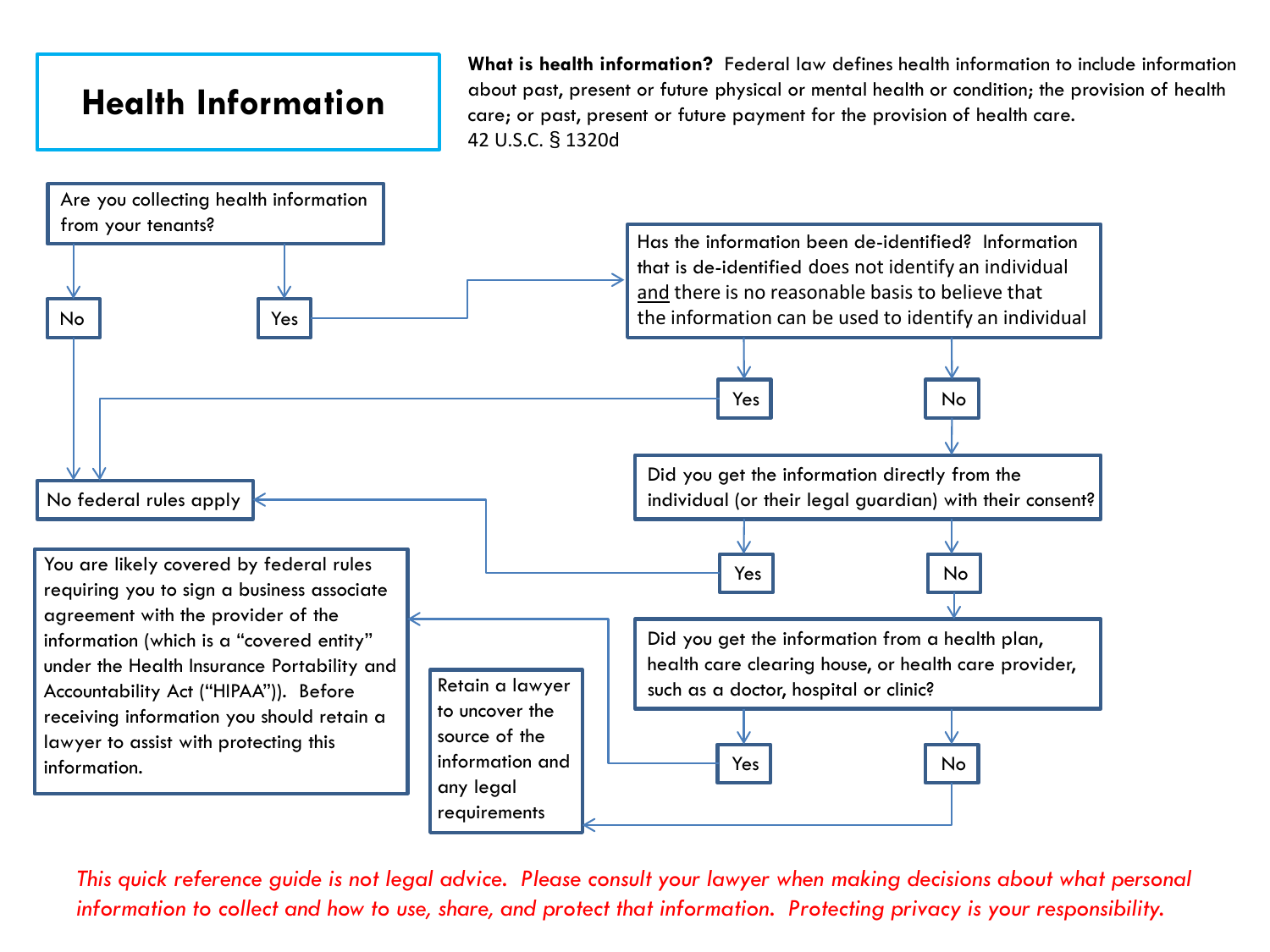## **Information About Children**

**What information about children is protected?** Federal law treats children's information differently when that information is collected online. What information is protected changes over time, but includes the categories listed below. 5 U.S.C. § 6501

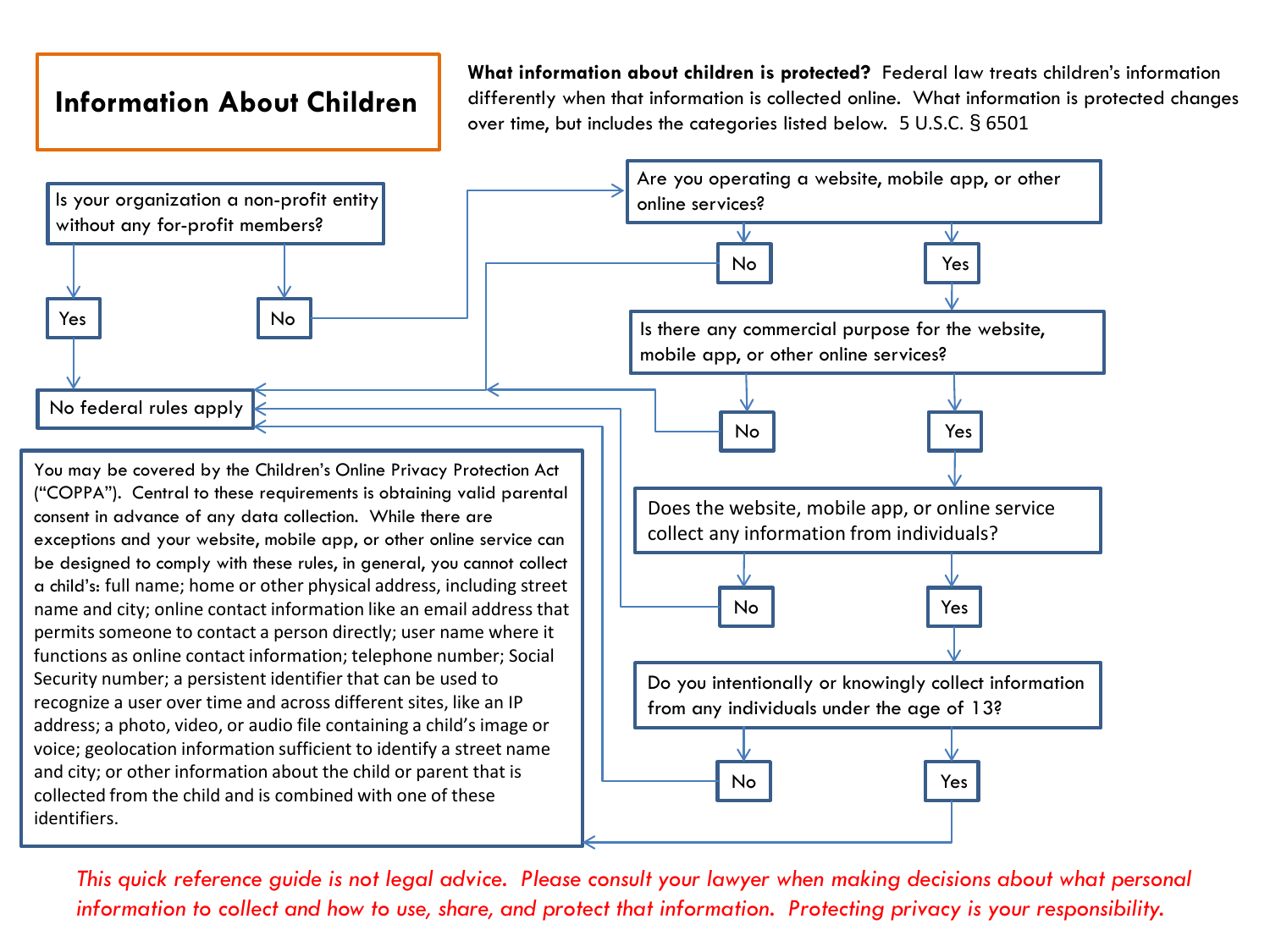## **Education Information**

**What is education information?** Federal law defines education information to include grades and transcripts; class lists and student course schedules; health records at the K-12 level; student financial information at the postsecondary level; and student discipline files. 20 U.S.C. § 1232g